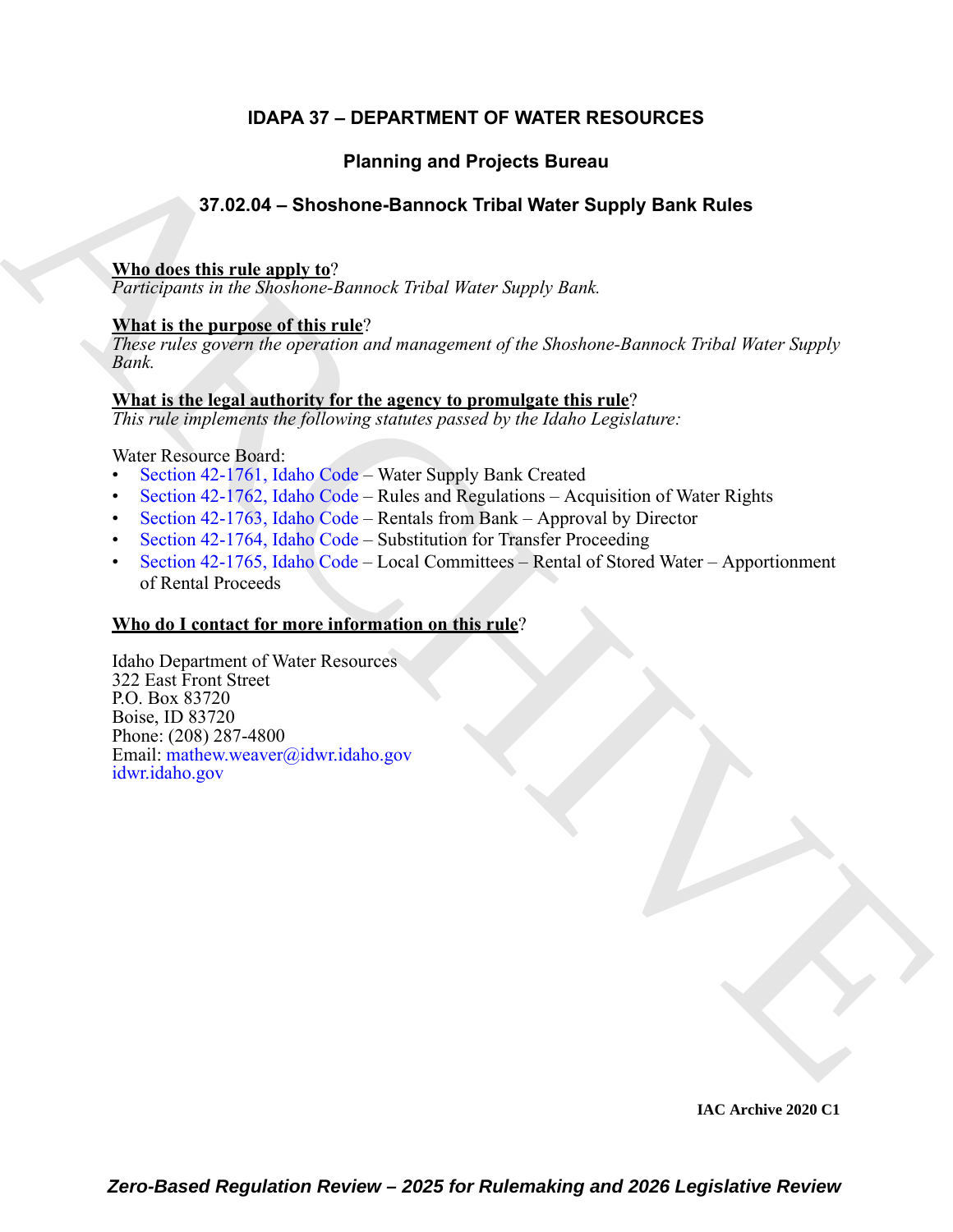# **Table of Contents**

# 37.02.04 - Shoshone-Bannock Tribal Water Supply Bank Rules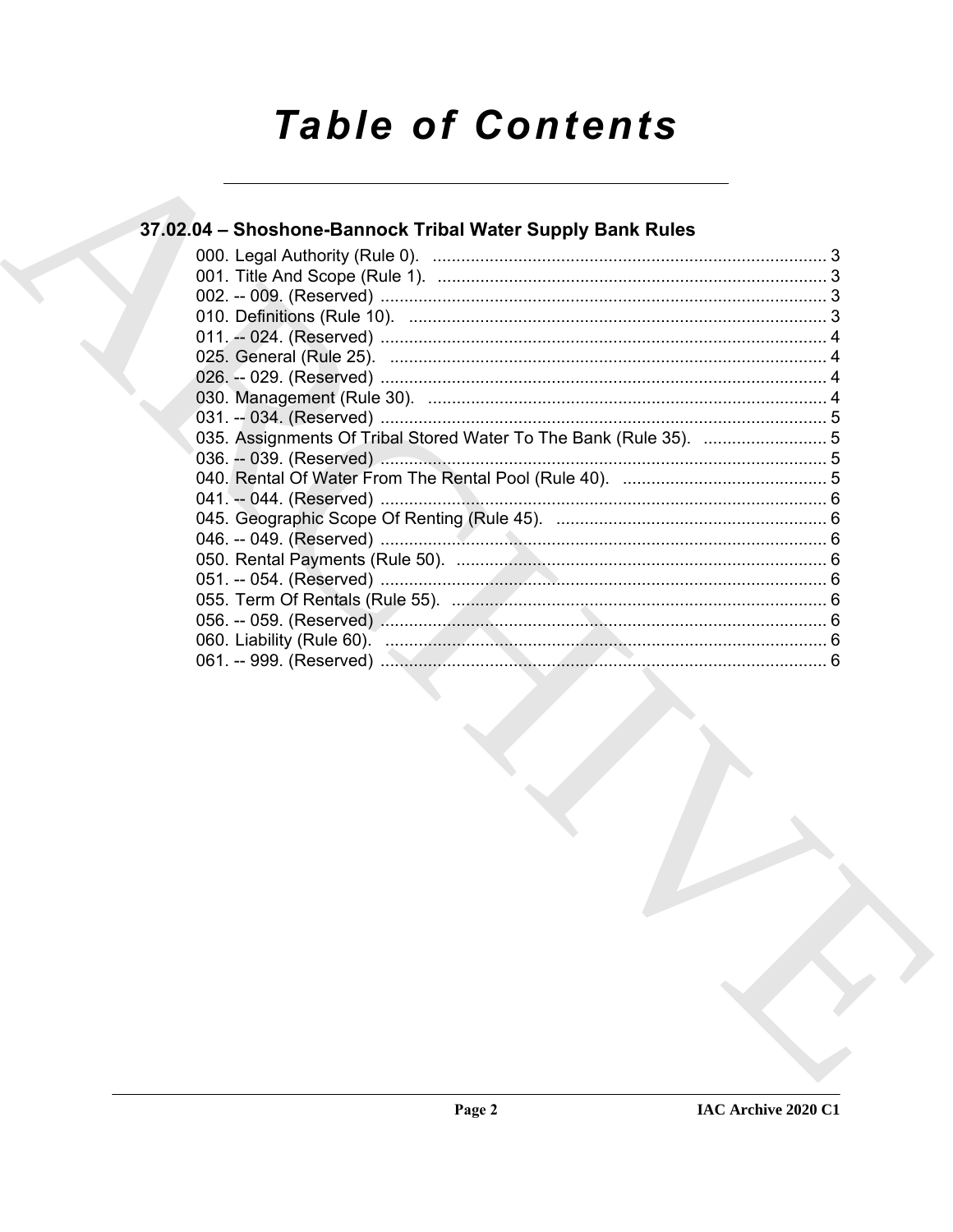#### **37.02.04 – SHOSHONE-BANNOCK TRIBAL WATER SUPPLY BANK RULES**

#### <span id="page-2-18"></span><span id="page-2-1"></span><span id="page-2-0"></span>**000. LEGAL AUTHORITY (RULE 0).**

These rules have been adopted pursuant to Sections 42-1761 to 42-1765, Idaho Code, Idaho Water Resources Board Water Supply Bank Rule 40 and The 1990 Fort Hall Indian Water Rights Agreement (Agreement) to assure orderly operation of the Shoshone-Bannock Tribal Water Supply Bank. (7-8-94) operation of the Shoshone-Bannock Tribal Water Supply Bank.

#### <span id="page-2-19"></span><span id="page-2-2"></span>**001. TITLE AND SCOPE (RULE 1).**

Hence their stress contribution of the stress contribution in the stress contribution of the stress contribution of the stress contribution of the stress contribution of the stress contribution of the stress contribution **01. Purpose**. The purpose of establishing this Shoshone-Bannock Water Supply Bank is to allow for rental for any beneficial use all or any part of the water accruing to the federal contract storage rights in the American Falls Reservoir and the Palisades Reservoir as described in Article 7.3.1 of the Agreement not used on Indian lands or otherwise required to fulfill the exchange established by Article 8 of the Michaud Contract. (7-8-94)

**02. Intent**. These rules are not intended to prohibit the Tribes from renting the storage contract water from Palisades and American Fall Reservoirs for any beneficial use within the exterior boundaries of the Reservation. (7-8-94)

**03. Agreement**. The Idaho Water Resources Board or its successors, pursuant to Section 7.3.6 of the Agreement, agrees not to take any action that will interfere with the nature, scope, spirit and purposes of the Shoshone-Bannock Water Supply Bank. (7-8-94) Shoshone-Bannock Water Supply Bank.

#### <span id="page-2-3"></span>**002. -- 009. (RESERVED)**

#### <span id="page-2-5"></span><span id="page-2-4"></span>**010. DEFINITIONS (RULE 10).**

In addition to the definitions set forth below, the definitions in "The 1990 Fort Hall Indian Water Rights Agreement" are incorporated to the extent they are applicable. (7-8-94) are incorporated to the extent they are applicable.

<span id="page-2-6"></span>**01. Acre Foot**. The amount of water necessary to cover one (1) acre of land to a depth of one (1) foot and is equivalent to forty-three thousand five hundred sixty (43,560) cubic feet or three hundred twenty-five thousand eight hundred fifty-one (325,851) gallons of water. (7-8-94) eight hundred fifty-one  $(325,851)$  gallons of water.

<span id="page-2-7"></span>**02. Agreement**. "The 1990 Fort Hall Indian Water Rights Agreement" as ratified by the Shoshone-Bannock Tribes in June, 1991, and as approved by the United States in Public Law 101-602, 104 Stat. 3061 on November 16, 1990, and by the state of Idaho in 1991 Idaho Session Laws Chapter 228 at 547. (7-8-94)

**03. Annual**. The period starting on the day following the first Monday in March of each year and ending on the first Monday of March of the succeeding year. (7-8-94)

<span id="page-2-10"></span><span id="page-2-9"></span><span id="page-2-8"></span>**04. Bank**. The "Shoshone-Bannock Tribal Water Supply Bank." (7-8-94)

**05. Beneficial Use**. Any use of water for DCMI, irrigation, hydropower generation, recreation, stock watering, fish propagation and instream flow uses as well as any other uses that provide a benefit to the user of the water.  $(7-8-94)$ 

<span id="page-2-12"></span><span id="page-2-11"></span>**06. Bureau**. The United States Department of Interior Bureau of Reclamation. (7-8-94)

**07.** Chairperson. The person selected by the Tribal Rental Pool Committee to be the head of the Committee. (7-8-94) Committee. (7-8-94)

<span id="page-2-14"></span><span id="page-2-13"></span>

| -08. | <b>Committee.</b> The Tribal Rental Pool Committee. | $(7-8-94)$ |
|------|-----------------------------------------------------|------------|
|      |                                                     |            |

<span id="page-2-16"></span><span id="page-2-15"></span>**09.** Council. The Fort Hall Business Council. (7-8-94)

**10. IDWR**. The Idaho Department of Water Resources an executive agency of the state of Idaho created by Section 42-1701, Idaho Code, or any successor agency. (7-8-94)

**11. IWRB**. The Idaho Water Resource Board an agency constituted in accordance with Idaho Const. art. XV, Section 7, or any successor agency. (7-8-94)

<span id="page-2-17"></span>**12. Rent**. A temporary legal conveyance by the Tribes of the right to use storage water pursuant to Section 42-1761, Idaho Code, for a fixed period of time during which ownership of the federal contract storage right is retained for the benefit of the Tribes. is retained for the benefit of the Tribes.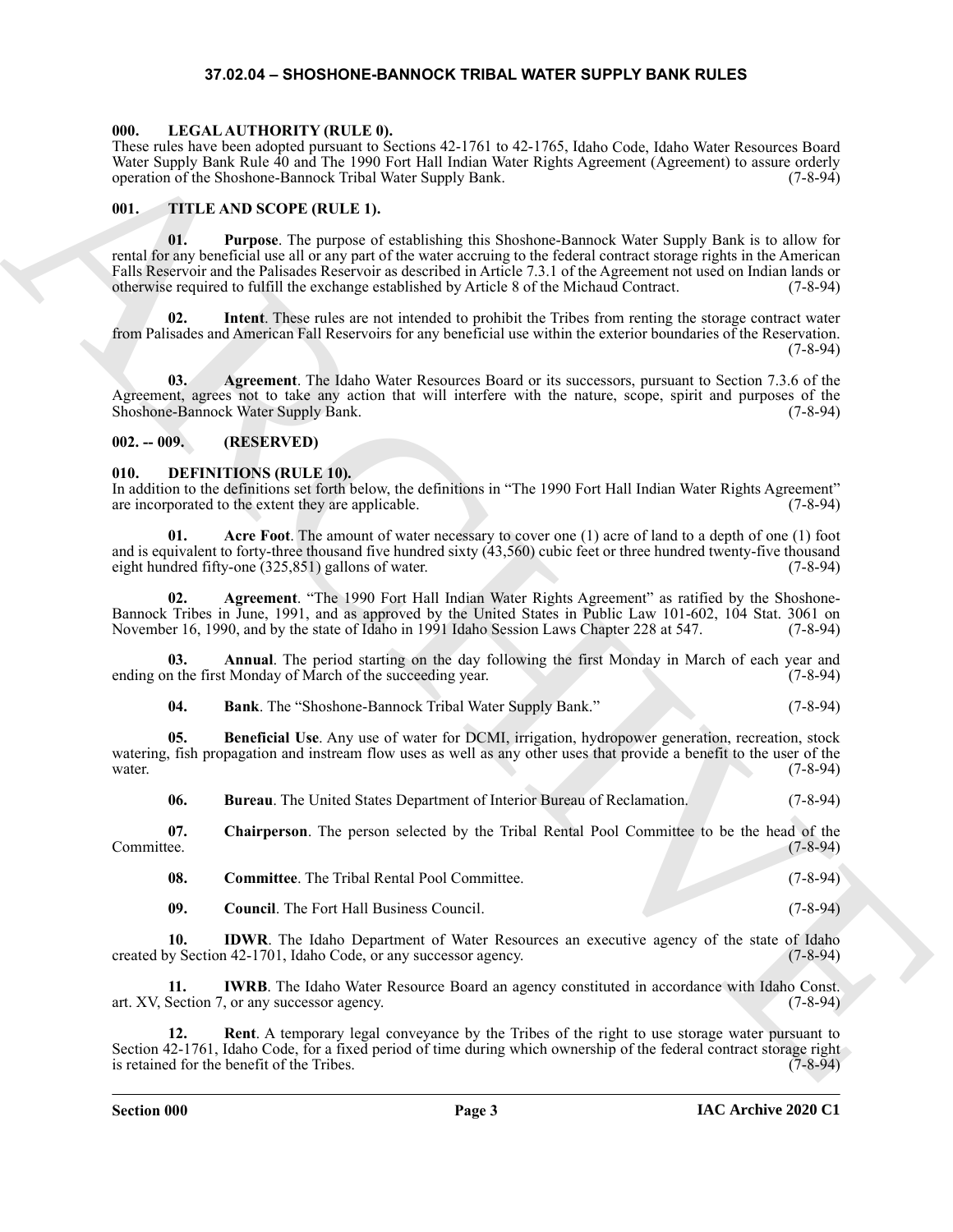<span id="page-3-5"></span><span id="page-3-4"></span>**13. Rental Pool**. The Tribal stored water assigned to the Bank. (7-8-94) **14. Renter**. The person renting water from the rental pool. (7-8-94)

<span id="page-3-7"></span><span id="page-3-6"></span>**15. Reservation**. The Fort Hall Indian Reservation. (7-8-94)

**16. Reservation Watermaster**. The Tribal Water Engineer or any successor designated by the Tribes to administer the Tribal water rights under the Tribal Water Code. (7-8-94)

<span id="page-3-9"></span><span id="page-3-8"></span>**17. Snake River Watermaster**. The watermaster of Water District 01 or any successor. (7-8-94)

**18. Tribal Stored Water**. The storage water accruing to the federal contract storage space identified in 3.1 of the Agreement. (7-8-94) Article 7.3.1 of the Agreement.

**19. 19. Tribal Water Engineer**. The Tribal officer or any successor designated to administer the Tribal Water Code. (7-8-94) Water Code. (7-8-94)

<span id="page-3-18"></span><span id="page-3-12"></span><span id="page-3-11"></span><span id="page-3-10"></span>**20. Tribes**. The Shoshone-Bannock Tribes. (7-8-94)

<span id="page-3-0"></span>**011. -- 024. (RESERVED)**

#### <span id="page-3-1"></span>**025. GENERAL (RULE 25).**

**01. Priority of Use**. Before stored water is assigned to the rental pool, Tribal stored water shall be maintained and made available for Tribal uses as determined by the Council and to meet the commitment of the Tribes under Article 8 of the Michaud Contract. The water is to be rented for beneficial use and may be rented outside the Reservation subject to the provisions of Rule 45 of these Water Supply Bank Rules. (7-8-94)

<span id="page-3-14"></span>**02. Bank Operation**. The operation of the Bank shall be consistent with the Agreement. The Bank for the exclusive purpose of rental of Tribal stored water. (7-8-94) shall be for the exclusive purpose of rental of Tribal stored water.

<span id="page-3-13"></span>**03. Authority of Bank**. The Shoshone-Bannock Water Supply Bank is created pursuant to the provisions of the following Sections 42-1761, 42-1762, 42-1763, 42-1764, and 42-1765, Idaho Code. (7-8-94)

<span id="page-3-17"></span>**04. Incorporation of Articles**. These rules incorporate by reference the provisions set forth in Article 7.3.5, 7.3.10 and 7.3.11 of the Agreement. (7-8-94)

<span id="page-3-15"></span>**05.** Consistency. The operation of the Bank shall be consistent with provisions of the Tribes' (7-8-94) der contracts with the United States. spaceholder contracts with the United States.

<span id="page-3-19"></span>**06.** Storage Water. Tribal stored water rented from the pool shall be deemed storage water of the (7-8-94) renter. (7-8-94)

<span id="page-3-16"></span>**07. Evaporation Losses**. Evaporation losses associated with any Tribal stored water assigned to the Bank shall be charged to storage space from which the water is released. (7-8-94)

#### <span id="page-3-2"></span>**026. -- 029. (RESERVED)**

#### <span id="page-3-20"></span><span id="page-3-3"></span>**030. MANAGEMENT (RULE 30).**

<span id="page-3-22"></span><span id="page-3-21"></span>**01. Bank Operation**. The Bank shall be operated by the Tribal Rental Pool Committee in conformity equilibrary rules and the Agreement. (7-8-94) with these rules and the Agreement.

Given the other has been contained as the shortern of Mathematics (2.6 AM)<br>
13. Renetal Mathematics and state as particular the Hand, (2.6 AM)<br>
14. Renetal Mathematics and the system of the final mathematics (2.6 AM)<br>
15. **02. Committee Composition**. The Tribal Rental Pool Committee shall be composed of the following members: the Bureau Snake River Area Manager, the Snake River Watermaster, the Tribal Reservation Watermaster and three (3) individuals designated by the Council. The composition of this Committee shall only be changed as provided in the Agreement. (7-8-94)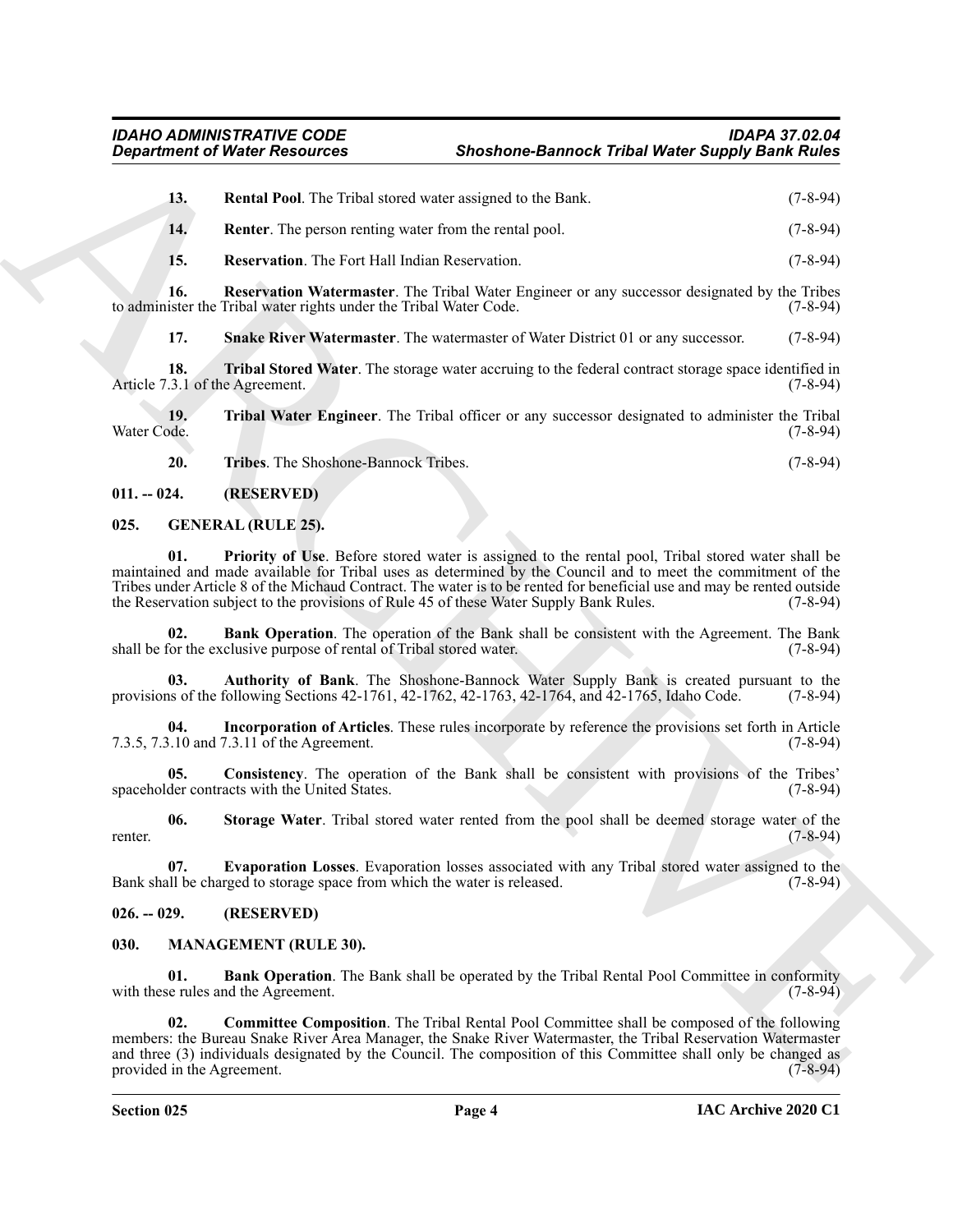<span id="page-4-12"></span>**03.** Chairperson Selection. The Committee shall select its own Chairperson from the Committee as determined by a majority vote of the Committee. Each term of the Chairperson of the Committee shall not exceed four (4) years; however, nothing precludes the same person from being re-elected as Chairperson by the members for more than one (1) term.  $(7-8-94)$ 

<span id="page-4-13"></span>**04. Committee Responsibilities**. The Tribal Rental Pool Committee shall have the following responsibilities:

**a.** The Committee shall ensure that the Bank is operated in compliance with these rules and the Agreement and shall establish such other polices for the operation of the Bank as are consistent with these rules and the Agreement.  $(7-8-94)$ the Agreement.

**b.** The Committee shall advise the Fort Hall Business Council on water banking activities upon request. (7-8-94)

<span id="page-4-11"></span>**05.** Chairperson Duties. The Chairperson shall be responsible for such duties as are delegated by the ee. Committee. (7-8-94)

<span id="page-4-0"></span>**031. -- 034. (RESERVED)**

# <span id="page-4-4"></span><span id="page-4-1"></span>**035. ASSIGNMENTS OF TRIBAL STORED WATER TO THE BANK (RULE 35).**

<span id="page-4-6"></span>**01. Assignments of Stored Water**. Assignments of Tribal stored water to the Bank should identify the reservoir from which the assignment is being made. If no reservoir is identified, the Tribal stored water shall be deemed to come first from the Palisades Reservoir and secondly from American Falls Reservoir. (7-8-94) deemed to come first from the Palisades Reservoir and secondly from American Falls Reservoir.

**02. Assignment Forms**. Assignments of Tribal stored water to the Bank shall be in writing on forms provided by the Committee and shall bear the date received by the Chairperson. Copies of all assignments shall be provided to all the Committee members and a copy shall be provided to the Council. (7-8-94)

<span id="page-4-10"></span><span id="page-4-9"></span><span id="page-4-7"></span><span id="page-4-5"></span>**03. Term of Assignment**. Assignments of Tribal stored water may be made for any period of time.

(7-8-94)

**04. Control of Assigned Water**. All Tribal stored water assigned to the Bank by the Council shall be under the control of the Committee for the duration of the term of the assignment to be rented in accordance with these rules and the terms of the assignment. (7-8-94) these rules and the terms of the assignment.

**05.** Space Assignment. Whenever Tribal stored water is made available for rental, it shall be deemed the intention of the Tribes to assign sufficient space to vield the amount of water designated. (7-8-94) that it is the intention of the Tribes to assign sufficient space to yield the amount of water designated.

<span id="page-4-8"></span>**06. Return of Unrented Water**. Any Tribal stored water assigned to the rental pool that is not rented shall be returned to the credit of the Tribes. (7-8-94)

#### <span id="page-4-2"></span>**036. -- 039. (RESERVED)**

#### <span id="page-4-16"></span><span id="page-4-14"></span><span id="page-4-3"></span>**040. RENTAL OF WATER FROM THE RENTAL POOL (RULE 40).**

*Construent of Weire Resolution* **Shonton-Bannet Tribut Water Supply Bank Rules (a) Construent of Weights Rules (a) Construent Supply Bank Rules (a) Construent Supply Bank Rules (a) Construent Supply Bank Rules (a) Cons 01. Rental Priorities**. Tribal stored water assigned to the Bank shall be made available for rental in accordance with the priorities established by the Committee, provided that the Fort Hall Indian Irrigation Project water users shall have a right of first refusal to rent any tribal stored water assigned to the rental pool. Notice shall be given in accordance with procedures established by agreement of the Tribes and the Fort Hall Indian Irrigation Project water users. (7-8-94)

<span id="page-4-15"></span>**02. Rental Application**. A request to rent water shall be in writing on a form provided by the Committee. A copy of the request shall be provided to each member of the Committee and forwarded to the Council.  $(7-8-94)$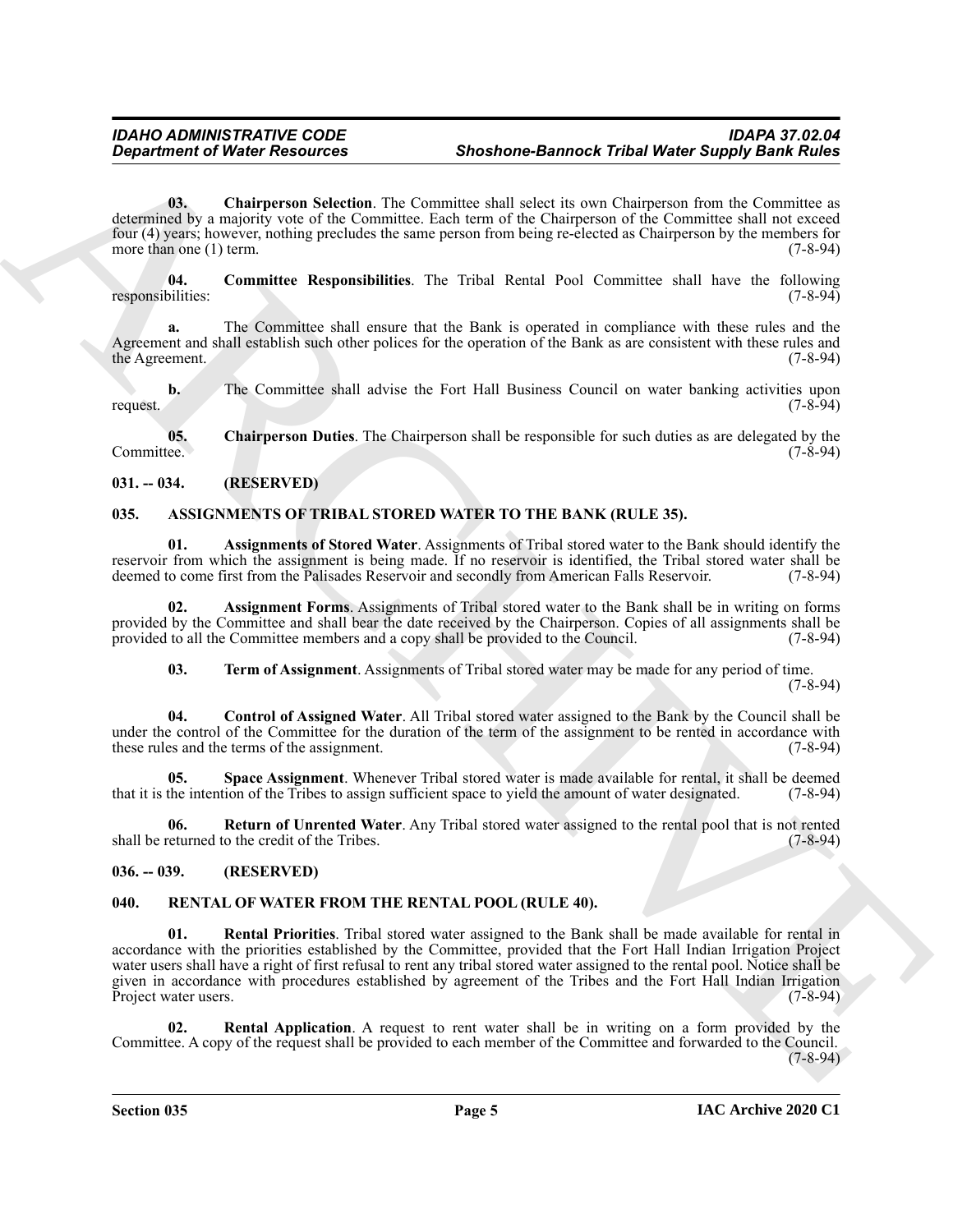<span id="page-5-12"></span>

|                                                       | <b>Department of Water Resources</b>                                                                                                                                                                                                                                                                                                                                                                                                                                                                                                | <b>Shoshone-Bannock Tribal Water Supply Bank Rules</b> |            |  |
|-------------------------------------------------------|-------------------------------------------------------------------------------------------------------------------------------------------------------------------------------------------------------------------------------------------------------------------------------------------------------------------------------------------------------------------------------------------------------------------------------------------------------------------------------------------------------------------------------------|--------------------------------------------------------|------------|--|
| 03.                                                   | Content of Agreements. All rental agreements shall contain the following information:                                                                                                                                                                                                                                                                                                                                                                                                                                               |                                                        | $(7-8-94)$ |  |
| a.                                                    | Name and address of the renter,                                                                                                                                                                                                                                                                                                                                                                                                                                                                                                     |                                                        | $(7-8-94)$ |  |
| b.                                                    | Amount of tribal stored water obligated,                                                                                                                                                                                                                                                                                                                                                                                                                                                                                            |                                                        | $(7-8-94)$ |  |
| c.                                                    | The beneficial use,                                                                                                                                                                                                                                                                                                                                                                                                                                                                                                                 |                                                        | $(7-8-94)$ |  |
| d.                                                    | The rental price,                                                                                                                                                                                                                                                                                                                                                                                                                                                                                                                   |                                                        | $(7-8-94)$ |  |
| e.                                                    | The legal description of the point of diversion and place of use,                                                                                                                                                                                                                                                                                                                                                                                                                                                                   |                                                        | $(7-8-94)$ |  |
| f.                                                    | The duration of the rental agreement,                                                                                                                                                                                                                                                                                                                                                                                                                                                                                               |                                                        | $(7-8-94)$ |  |
|                                                       | The understanding of responsibilities and exposures if reservoir space does not fill at some time<br>during the term of the rental agreement.                                                                                                                                                                                                                                                                                                                                                                                       |                                                        | $(7-8-94)$ |  |
| h.                                                    | The understanding that transportation losses occurring between the reservoir and the place of use<br>shall be deducted from water delivered under the rental agreement.                                                                                                                                                                                                                                                                                                                                                             |                                                        | $(7-8-94)$ |  |
| $041. - 044.$                                         | (RESERVED)                                                                                                                                                                                                                                                                                                                                                                                                                                                                                                                          |                                                        |            |  |
| <b>GEOGRAPHIC SCOPE OF RENTING (RULE 45).</b><br>045. |                                                                                                                                                                                                                                                                                                                                                                                                                                                                                                                                     |                                                        |            |  |
| 01.                                                   | Palisades Storage. Tribal stored water from the Palisades Reservoir may be rented for use within<br>the Snake River Basin above Milner Dam.                                                                                                                                                                                                                                                                                                                                                                                         |                                                        | $(7-8-94)$ |  |
| 02.                                                   | American Falls Storage. Tribal stored water from the American Falls Reservoir may be rented for<br>use within the Snake River Basin within the state of Idaho.                                                                                                                                                                                                                                                                                                                                                                      |                                                        | $(7-8-94)$ |  |
| $046. - 049.$                                         | (RESERVED)                                                                                                                                                                                                                                                                                                                                                                                                                                                                                                                          |                                                        |            |  |
| <b>RENTAL PAYMENTS (RULE 50).</b><br>050.             |                                                                                                                                                                                                                                                                                                                                                                                                                                                                                                                                     |                                                        |            |  |
| 01.                                                   | Rental Price. The price for rental Tribal stored water from the bank shall be set by the Council.                                                                                                                                                                                                                                                                                                                                                                                                                                   |                                                        | $(7-8-94)$ |  |
| 02.                                                   | Management of Rental Income. Rental payments shall be made directly to the Council. The<br>Council shall be responsible for the management of the rental income. The Council shall give written notice to the<br>Committee that payment was properly received and that water may be released under the rental agreement. If<br>payments are made over time, and payment is not received by the Council, the Council shall promptly notify the<br>Committee to hold back on release of the water until payment is properly received. |                                                        | $(7-8-94)$ |  |
| $051. - 054.$                                         | (RESERVED)                                                                                                                                                                                                                                                                                                                                                                                                                                                                                                                          |                                                        |            |  |
| 055.                                                  | TERM OF RENTALS (RULE 55).<br>The Committee may rent tribal stored water for a period of up to five (5) years. Any request to rent water for a period<br>in excess of five $(5)$ years shall be subject to negotiations between the Tribes and the IWRB.                                                                                                                                                                                                                                                                            |                                                        | $(7-8-94)$ |  |
| $056. - 059.$                                         | (RESERVED)                                                                                                                                                                                                                                                                                                                                                                                                                                                                                                                          |                                                        |            |  |
| 060.                                                  | LIABILITY (RULE 60).<br>Nothing in these rules shall be construed as modifying or altering any provisions of the Agreement, including but not                                                                                                                                                                                                                                                                                                                                                                                       |                                                        |            |  |
| limited to Article 7.3.12.                            |                                                                                                                                                                                                                                                                                                                                                                                                                                                                                                                                     |                                                        | $(7-8-94)$ |  |

#### <span id="page-5-0"></span>**041. -- 044. (RESERVED)**

#### <span id="page-5-11"></span><span id="page-5-9"></span><span id="page-5-1"></span>**045. GEOGRAPHIC SCOPE OF RENTING (RULE 45).**

#### <span id="page-5-10"></span><span id="page-5-2"></span>**046. -- 049. (RESERVED)**

#### <span id="page-5-15"></span><span id="page-5-14"></span><span id="page-5-13"></span><span id="page-5-3"></span>**050. RENTAL PAYMENTS (RULE 50).**

#### <span id="page-5-4"></span>**051. -- 054. (RESERVED)**

#### <span id="page-5-16"></span><span id="page-5-5"></span>**055. TERM OF RENTALS (RULE 55).**

#### <span id="page-5-6"></span>**056. -- 059. (RESERVED)**

#### <span id="page-5-7"></span>**060. LIABILITY (RULE 60).**

#### <span id="page-5-8"></span>**061. -- 999. (RESERVED)**